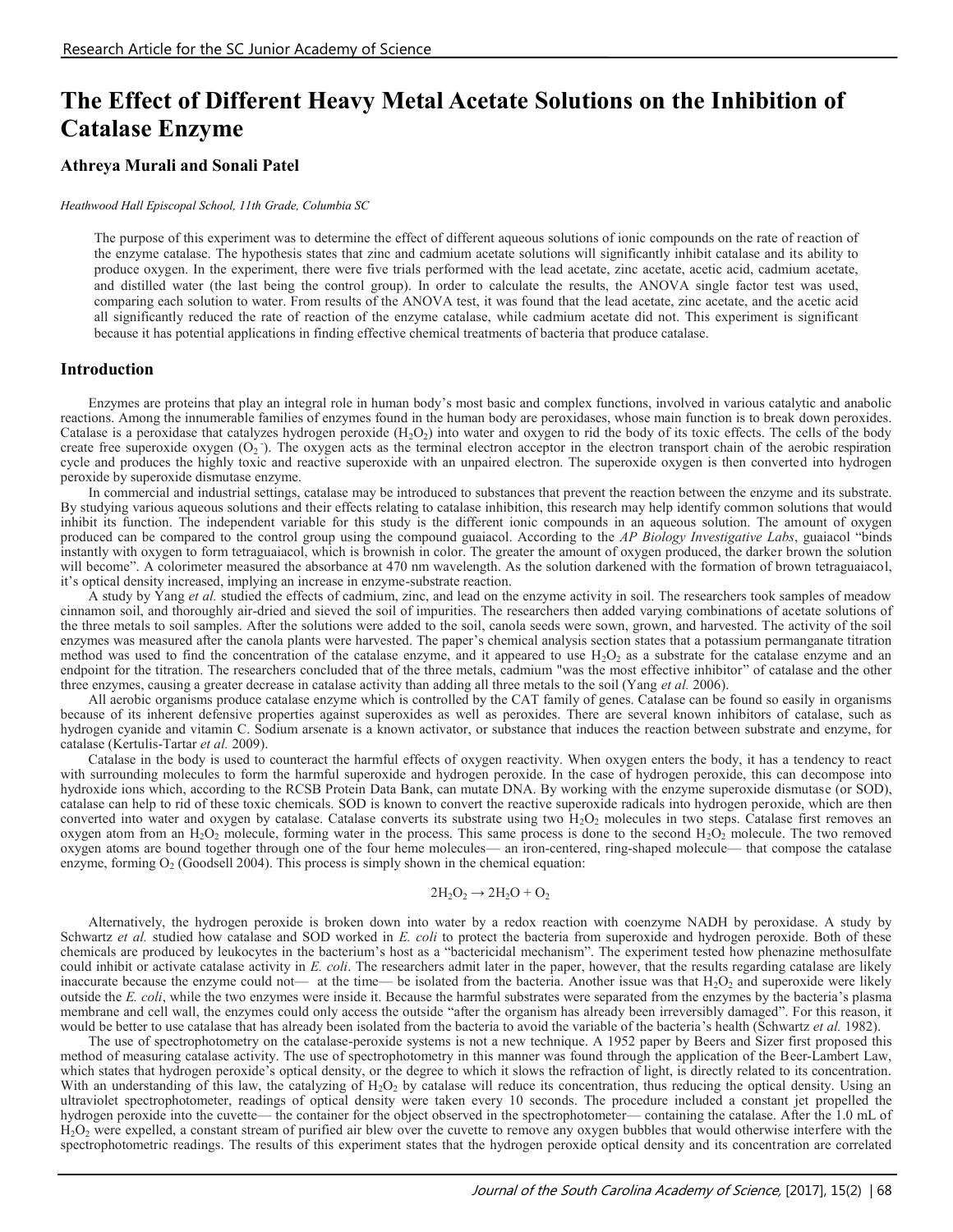(Beers and Sizer 1952). While the same spectrophotometer will not be used in this study, a possible link between the concentration of the substrate and the readings from the colorimeter can help in interpreting results.

Weydert and Cullen show various assays of antioxidant enzymes such as SOD and catalase. The assay for catalase was based on that of Beer and Sizer to find the amount of peroxide removed. The authors note the limits of catalase, stating that catalase cannot be easily saturated by  $H_2O_2$ and that it will be inactivated if the concentration of  $H_2O_2$  is greater than 0.1 M. Measurement of catalase activity is done using an activity gel in a glass plate, a combination of chemicals including  $H_2O_2$  that forms a blue color where the catalase and its substrate interact. This colors forms because the removal of the peroxide allows for a precipitate to form from two other compounds, potassium ferrocyanide (which is formed from potassium ferricyanide as a side effect of  $H_2O_2$ 's removal) and ferric chloride. The resulting image on the plate will be of a single blue band that enlarges with increased catalase activity (Weydert and Cullen 2009). While this assay directly measures and depicts catalase activity, the guaiacoloxygen reaction will be sufficient for this experiment as a measure of catalase activity.

The purpose of this research is to study the effect of different aqueous solutions of ionic compounds on the oxygen produced by catalase. The hypothesis states that, as Yang *et al.* found that heavy metals in soil such as zinc and cadmium will significantly inhibit catalase and its ability to produce oxygen. The null hypothesis states that none of the aqueous solutions of ionic compounds will inhibit the oxygen production from the breakdown of hydrogen peroxide using catalase.

#### **Methods**

The solutions studied were cadmium acetate, zinc acetate, lead acetate, and acetic acid, each with a molarity of 0.1 M. Distilled water was used as a control. In addition to these five solutions, a catalase enzyme solution was prepared by grinding 3 g of turnips in 500 mL of distilled water. A 1% solution of hydrogen peroxide and 1% solution of guaiacol was also prepared in this experiment. The materials gathered include equipment from Vernier, specifically a LabView Colorimeter and a Vernier interface, and test tubes and cuvettes for storing solutions. Various conditions were kept constant throughout the experiment, namely the enzyme and substrate concentrations, as well as the relative volumes of each during the reaction.

This LabView Colorimeter was connected to the Vernier interface, which was then connected to a computer running Logger Pro 3. Three test tubes were then labelled, one "B" for the blank solution, another "E" for the enzyme solution, and the third "S" for the substrate solution. The blank solution was prepared by filling test tube B with 2 mL of the solution in use, 1 mL of 1% hydrogen peroxide, 0.5 mL of 1% guaiacol, and 1 mL of phosphate buffer solution. Before being placed into the colorimeter, the cuvettes were wiped with with a non-abrasive tissue. After cleaning the cuvette, the cuvette was filled with 3 mL blank solution. The cuvette was then placed into the colorimeter, making sure not to contaminate the clear walls of the container. These clear sides of the cuvette faced the beam of the colorimeter. The wavelength of the colorimeter's beam was set to 470 nm (Blue) and calibrated according to this wavelength. After calibrating the colorimeter for a beam with wavelength of 470 nm, data-collection was performed using Logger Pro 3. The sample rate was set to 1 sample/second. After setting up the data-collection parameters on Logger Pro 3, the enzyme solution was prepared by filling the tube labelled E with  $2 \text{ mL}$  of the solution in use, 1 mL enzyme extract, and 1 mL of phosphate buffer solution. The substrate solution was then prepared by filling the test tube labelled S with 1 mL of the solution in use, 2 mL of 1% hydrogen peroxide, and 1 mL of 1% guaiacol. During this time, the substrate solution was added to the enzyme solution and thoroughly mixed together. The cuvette was then filled with 3 mL of the combined solution. The lid of the colorimeter was quickly shut with the cuvette inside of it and datacollection began. This process was performed quickly to fully capture the change in color due to the formation of tetraguaiacol. After datacollection, the graph recorded on Logger Pro was analyzed using a linear fit. This empirically showed the average rate of reaction of catalase in the presence of the particular solution in absorbance/second (abs/s). The cuvette and test tube contents were then discarded and cleaned for next trial or next solution. This process was repeated ten times for each solution for a total of fifty trials.

#### **Safety and Ethical Guidelines**

Both hydrogen peroxide and guaiacol are potentially harmful substances. Guaiacol is known to cause skin irritation at high concentrations. Precautions were taken not to come into direct contact with these chemicals, despite the relatively low concentrations used in the experiment.

#### **Results**

As expected, the rate of reaction of catalase was greatest in the control solution of distilled water, with an average rate of reaction of 0.0018304 absorbance per second. Following the control, the highest rate of reaction of catalase was in the presence of cadmium acetate, followed by zinc acetate, acetic acid, and lead acetate. Lead acetate, in fact, had a negative rate of reaction, though this may be the result of the precipitate lead peroxide forming in the cuvette during the reaction. This insoluble product likely prevented the 470 nm light from passing through the colorimeter, greatly reducing the absorbance recorded by the LabView Colorimeter. A comparison of the average rates of reaction in the presence of the various aqueous solutions can be found in Figure 1 in Appendix C.

A single factor ANOVA test was performed on the raw data, comparing the results of the heavy metal acetate solutions and the acetic acid to those of the distilled water. It was found that zinc acetate, lead acetate, and acetic acid had significantly the rate of reaction of catalase. Cadmium acetate, however, did not significantly impact the rate of reaction of catalase. The large F-value for acetic acid may be due to the use of a 1.0 M solution, as opposed to the molarity of 0.1 M used for the other solutions. Hence, the data for acetic acid would be skewed due to the relatively high molarity in comparison to the other solutions.

#### **Conclusions**

The purpose of this experiment was to find the effect of different aqueous solutions of ionic compounds on the oxygen produced by catalase. Based on the results, it was found that zinc acetate and acetic acid reduced the rate of absorbance when compared to the control, distilled water. This reduction of enzyme activity is likely due to the dissociated acetate ions interfering with the formation of an effective enzyme-substrate complex between catalase and hydrogen peroxide. The negative rate of absorbance caused by the addition of lead acetate is likely due to an error in experimental design. When the lead acetate-based enzyme and substrate solutions were mixed, the precipitate lead peroxide formed, likely blocking the path of the colorimeter's beam. The colorimeter would then interpret this impediment to the beam of light as a sharp reduction in its absorbance, thus the negative rate of absorbance. The results of the cadmium acetate trials were considered statistically insignificant by the ANOVA test, suggesting that the change in the rate of absorbance was negligible. Like the lead acetate reaction, the addition of cadmium acetate would have likely produced a precipitate that would have impeded the path of light in the colorimeter, in this case insoluble cadmium oxide.

The acetic acid appeared to have the most significant impact on the rate of absorbance, and thus the slowest rate of reaction of the catalase. The severe reduction in the rate of reaction and the high F value in the ANOVA test between acetic acid and the control may be due to the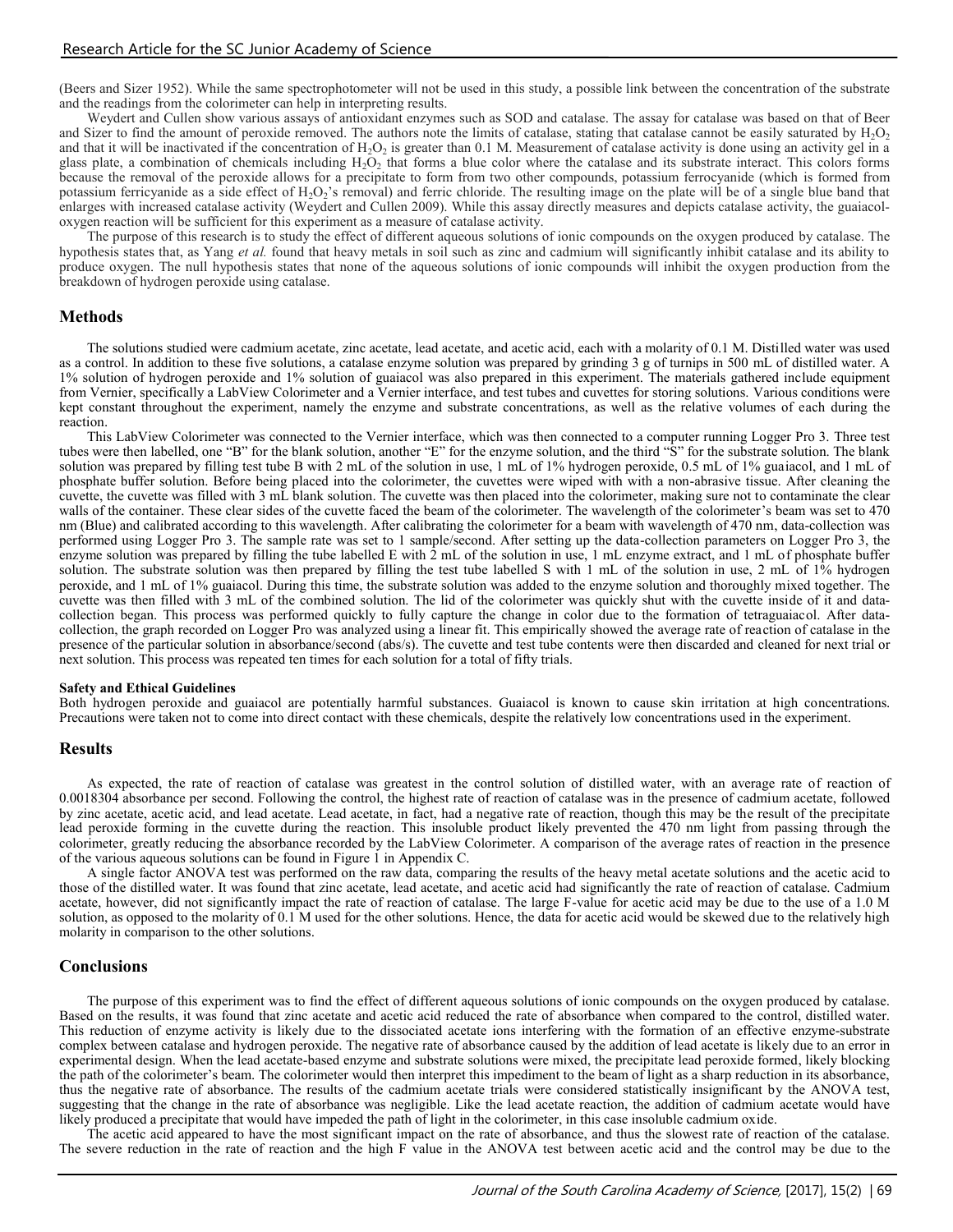solution's high molarity of 1.0 M when compared to the other solutions with molarities of 0.1 M. Because this solution was the first to be tested, the researchers had assumed a molarity of 1.0 M would be optimal for all of the solutions tested. The researchers then found that the molarity needed to be reduced to properly test the other, more opaque solutions with the colorimeter. Although they reduced the molarity to 0.1 M in other tests, the researchers did not have enough time to test the acetic acid solution again with the lower molarity.

The hypothesis is partially supported in that zinc acetate significantly reduced the rate of reaction of catalase. Cadmium acetate, however, did not significantly reduce the rate of reaction, according to the ANOVA test when compared to distilled water. No reliable conclusions could be drawn regarding lead acetate's effect on the rate of reaction of catalase, as our method didn't account for the formation of the opaque precipitate during experimentation.

Further research can explore other variables that were kept constant in this experiment, such as testing pH, temperature or concentration of either solution. It should be noted that a possible source of error was in the inherent change in pH due to the dissociation of the ionic compounds in the water (acetic acid, for example, would have a lower pH than the distilled water control). Another source of error could include the variability of readings on the colorimeter, thus ultimately altering the data calculated at the end. Alternatively, one could test more solutions and vary the molarity of the solutions for a broader comparison of the solutions' effects of the rate of reaction of catalase.

### **Acknowledgements**

We are thankful to have received much help through the experiment. We would like to thank the science department at Heathwood Hall, especially our science research directors, Mr. Chiu and Mr. Morris. We would also like to thank our parents for supporting us throughout the project.

### **Notes and References**

Beers, Jr. RF and Sizer IW. 1952. A Spectrophotometric Method for Measuring the Breakdown of Hydrogen Peroxide by Catalase. Cambridge (MA): Massachusetts Institute of Technology; [cited 4 May 2016]. Available from: [http://www.jbc.org/content/258/10/6277.full.pdf.](http://www.jbc.org/content/258/10/6277.full.pdf)

Goodsell DS. 2004. Catalase [Internet]. San Diego (CA): UC San Diego; [cited 4 May 2016]. Available from: [http://pdb101.rcsb.org/motm/57.](http://pdb101.rcsb.org/motm/57)

Schwartz CE, Krall J, Norton L, McKay K, Kay D, Lynch RE. 1983. Catalase and Superoxide Dismutase in *Escherichia coli*. J Bio Chem [Internet]. [cited 4 May 2016];258(10):6277-6281. Available from: <http://www.jbc.org/content/258/10/6277.full.pdf>

Worthington (Worthington Biochemical Corporation). 2015. Catalase [Internet]. [Cited 4 May 2016.] Available from: [http://www.worthington](http://www.worthington-biochem.com/ctl/default.html)-biochem.com/ctl/ [default.html](http://www.worthington-biochem.com/ctl/default.html)**.**

Weydert CJ and Cullen JJ. 2010. Measurement of Superoxide Dismutase, Catalase, and Glutathione Peroxidase in Cultured Cells and Tissue. NCBI [Internet]. [cited 4 May 2016];5(1):51-66. Available from: https://www.ncbi.nlm.nih.gov/pmc/articles/PMC2830880/

Yang ZX, Liu SQ, Zheng DW, Feng SD. 2006. Effects of Cadmium, Zinc, and Lead on Soil Enzyme Activities. J Environ Sci (China) [Internet]. [cited 4 May 2016];18(6):1135-41. Available from:<http://www.ncbi.nlm.nih.gov/pubmed/17294954>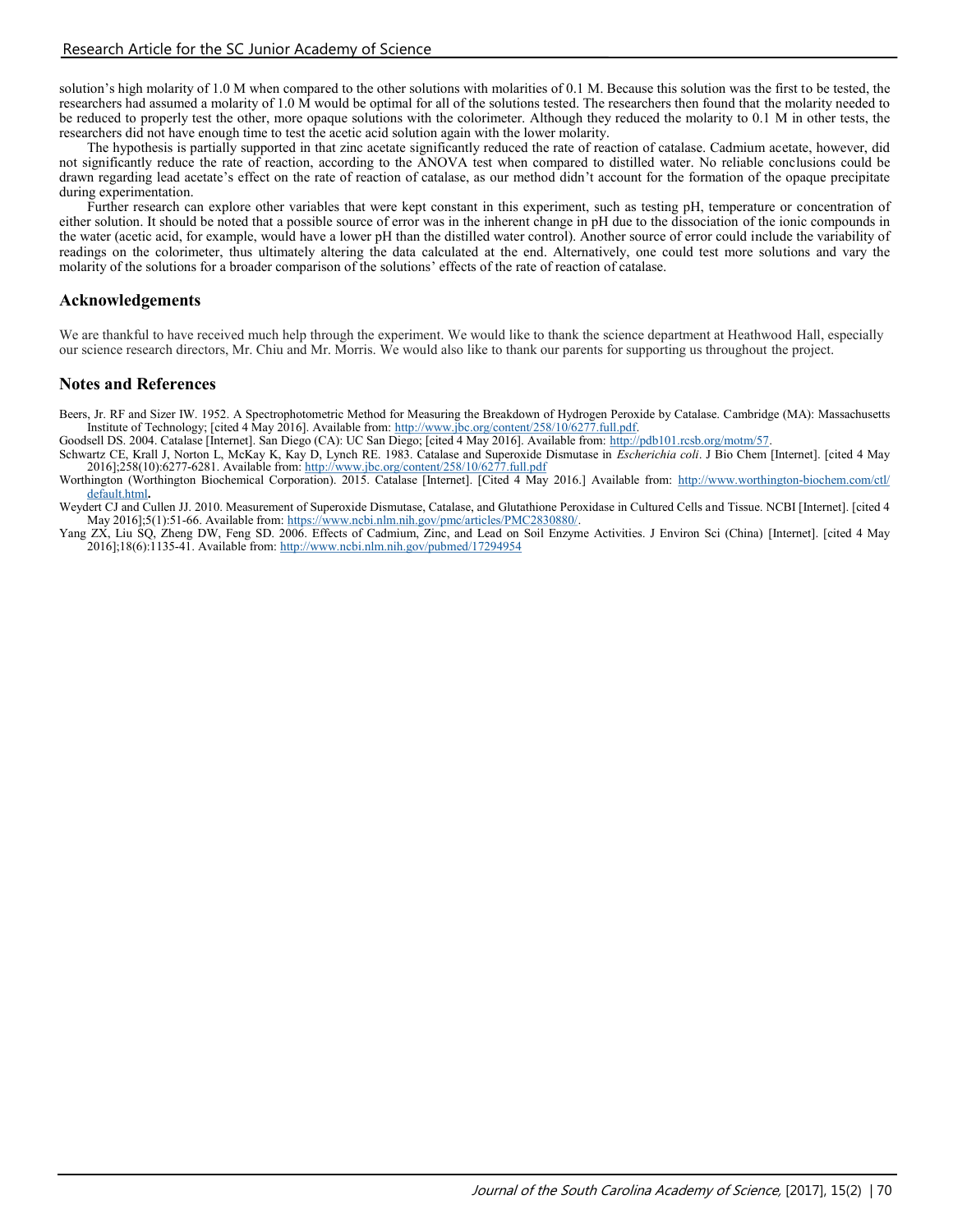### **Supplemental Information—Appendix A: Raw Data**

### **Table One - Acetic Acid**

| <b>Trial</b> | Absorbance/Sec | <b>Correlation</b> | <b>RMSE</b> | Y-Intercept |
|--------------|----------------|--------------------|-------------|-------------|
|              | 0.0001791      | 0.9901             | 0.001483    | 0.02768     |
| $\mathbf{2}$ | 0.0001519      | 0.9876             | 0.001406    | 0.05161     |
| 3            | 0.0002165      | 0.9929             | 0.001511    | 0.07459     |
| 4            | 0.0002847      | 0.9902             | 0.002342    | 0.1234      |
| 5            | 0.0002905      | 0.9842             | 0.003403    | 0.02987     |

### **Table Two - Cadmium Acetate**

| <b>Trial</b> | Absorbance/Sec | <b>Correlation</b> | <b>RMSE</b> | Y-Intercept |
|--------------|----------------|--------------------|-------------|-------------|
|              | 0.003401       | 0.9999             | 0.002237    | 0.04296     |
| 2            | 0.001438       | 0.8841             | 0.04433     | 0.03454     |
| 3            | 0.001136       | 0.9463             | 0.02262     | 0.4869      |
| 4            | 0.0001573      | 0.8471             | 0.005756    | 0.2215      |
| 5            | 0.0002312      | 0.827              | 0.009165    | 0.02122     |

### **Table Three - Lead Acetate**

| <b>Trial</b>            | Absorbance/Sec | Correlation | <b>RMSE</b> | Y-Intercept |  |
|-------------------------|----------------|-------------|-------------|-------------|--|
|                         | $-0.001055$    | $-0.4687$   | 0.116       | 0.8991      |  |
| $\mathbf{2}$            | $-0.003095$    | $-0.9101$   | 0.08218     | 0.6837      |  |
| 3                       | $-0.002231$    | $-0.8699$   | 0.07708     | 0.4511      |  |
| $\overline{\mathbf{4}}$ | $-0.0009644$   | $-0.8211$   | 0.0391      | 0.3835      |  |
| 5                       | $-0.0006924$   | $-0.8433$   | 0.02574     | 0.6141      |  |

## **Table Four - Zinc Acetate**

| <b>Trial</b> | Absorbance/Sec | Correlation | <b>RMSE</b> | Y-Intercept |  |
|--------------|----------------|-------------|-------------|-------------|--|
|              | 0.0008953      | 0.9769      | 0.01142     | 0.2707      |  |
| $\mathbf{2}$ | 0.0006756      | 0.9854      | 0.006796    | 0.3972      |  |
| 3            | 0.0009119      | 0.9776      | 0.01146     | 0.1358      |  |
| 4            | 0.0002296      | 0.7187      | 0.01295     | 0.01295     |  |
| 5            | 0.0003148      | 0.8386      | 0.01193     | 0.3715      |  |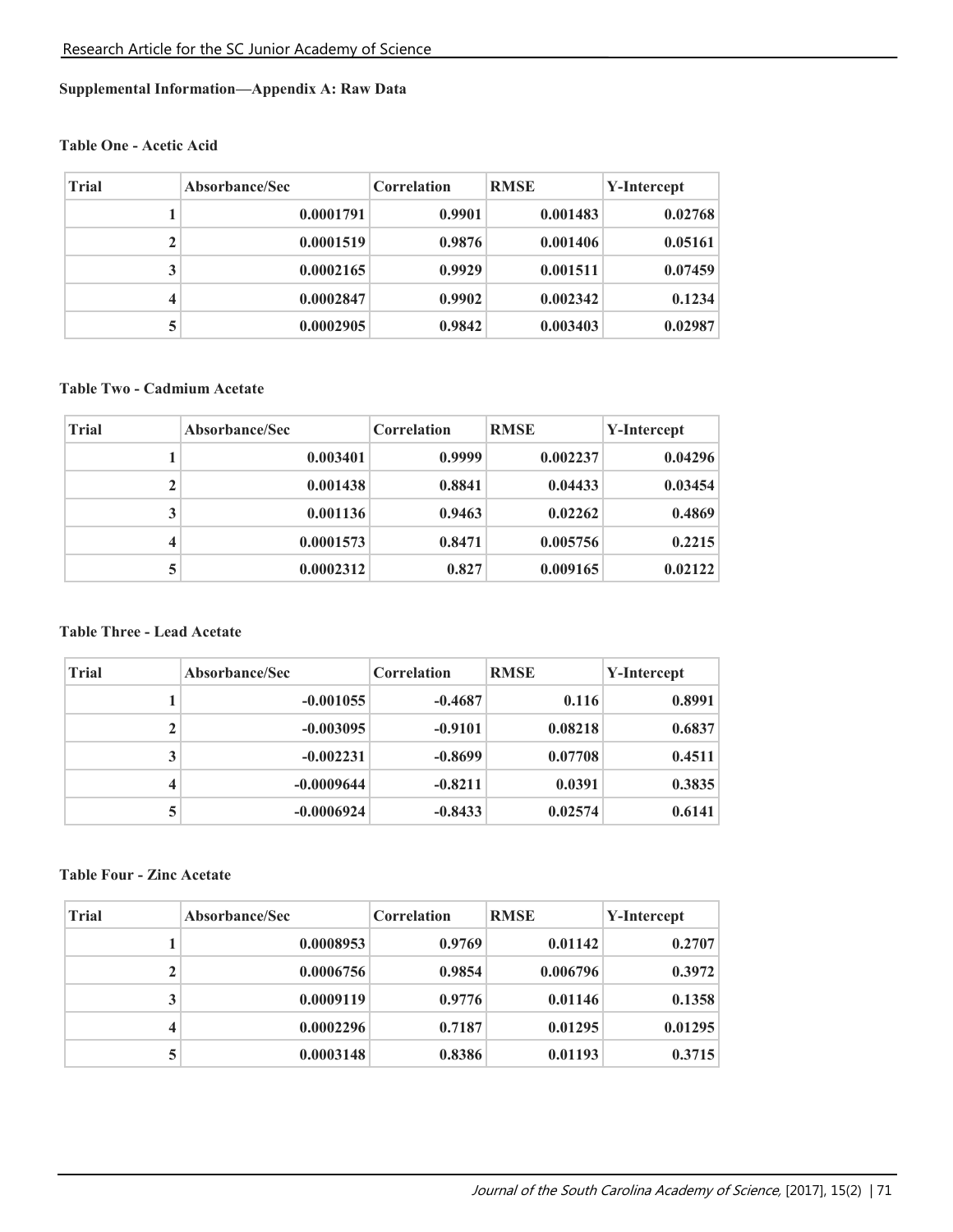# **Table Five - Distilled Water (Control)**

| <b>Trial</b> | Absorbance/Sec | <b>Correlation</b> | <b>RMSE</b> | Y-Intercept |
|--------------|----------------|--------------------|-------------|-------------|
|              | 0.001631       | 0.975              | 0.02169     | 0.2443      |
| $\mathbf 2$  | 0.001886       | 0.981              | 0.02194     | 0.2513      |
| 3            | 0.001615       | 0.9792             | 0.01949     | 0.2454      |
| 4            | 0.002116       | 0.9768             | 0.02707     | 0.2416      |
| 5            | 0.001904       | 0.9854             | 0.0171      | 0.2373      |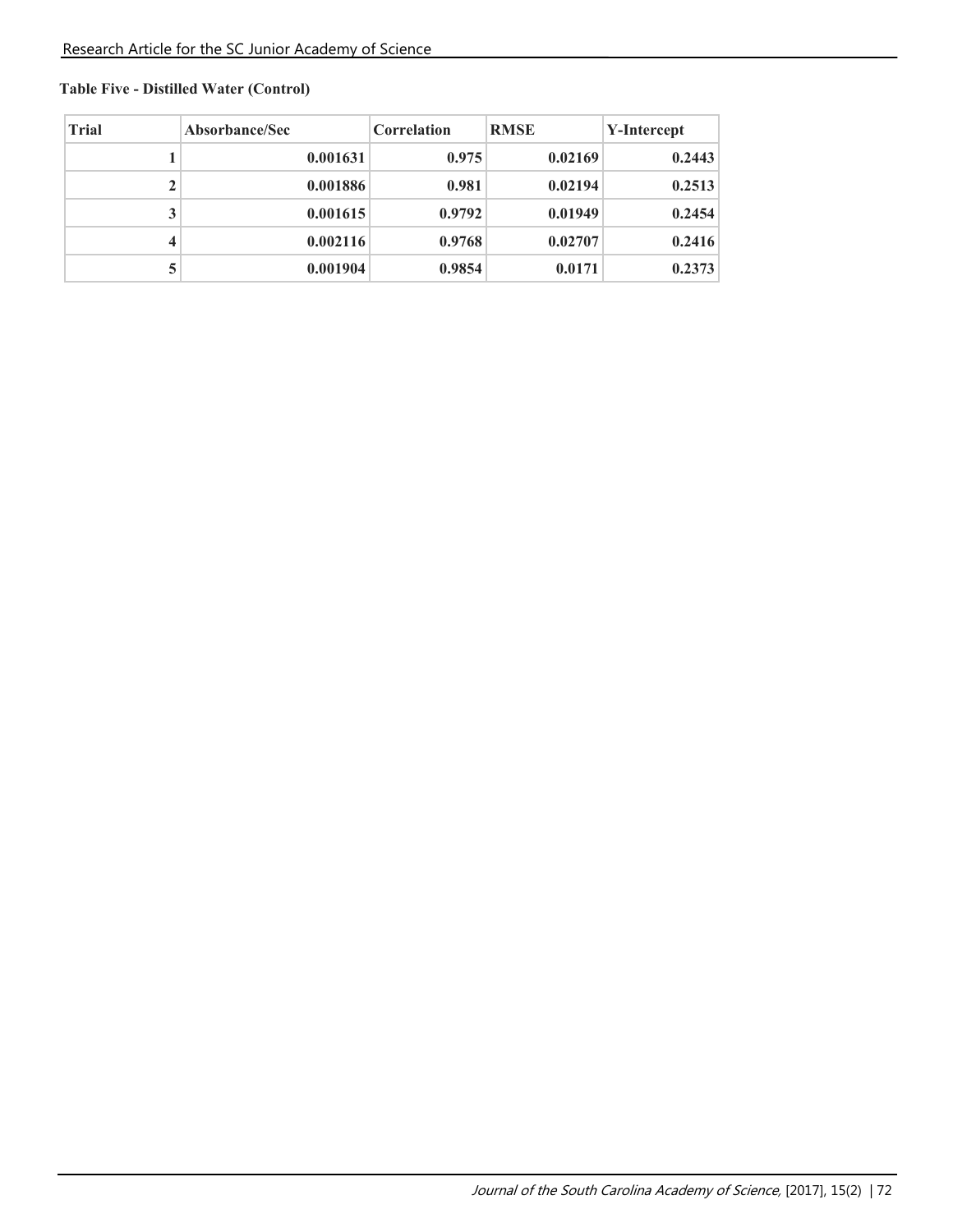# **Supplemental Information—Appendix B: ANOVA Test, Solutions compared to Distilled Water (Control)**

### **Zinc Acetate**

| Anova: Single<br>Factor  |                       | Zinc Acetate<br>with Water |                        |                       |                      |             |
|--------------------------|-----------------------|----------------------------|------------------------|-----------------------|----------------------|-------------|
|                          |                       |                            |                        |                       |                      |             |
| <b>SUMMARY</b>           |                       |                            |                        |                       |                      |             |
| Groups                   | Count                 | Sum                        | Average                | Variance              |                      |             |
| Column 1                 | 5                     | 0.0030272                  | 0.00060544             | 0.0000001021<br>46573 |                      |             |
| Column <sub>2</sub>      | 5                     | 0.009152                   | 0.0018304              | 0.0000000440<br>583   |                      |             |
|                          |                       |                            |                        |                       |                      |             |
|                          |                       |                            |                        |                       |                      |             |
| <b>ANOVA</b>             |                       |                            |                        |                       |                      |             |
| Source of Var-<br>iation | SS                    | df                         | $M\!S$                 | F                     | $P-value$            | F crit      |
| Between<br>Groups        | 0.0000037513<br>17504 | 1                          | 0.0000037513<br>17504  | 51.3159025            | 0.0000958127<br>2316 | 5.317655063 |
| Within Groups            | 0.0000005848<br>19492 | 8                          | 0.0000000731<br>024365 |                       |                      |             |
|                          |                       |                            |                        |                       |                      |             |
| Total                    | 0.0000043361<br>36996 | 9                          |                        |                       |                      |             |

### **Lead Acetate**

| Anova: Single<br>Factor  |                       | Lead Acetate<br>with Water |                       |                       |                      |             |
|--------------------------|-----------------------|----------------------------|-----------------------|-----------------------|----------------------|-------------|
|                          |                       |                            |                       |                       |                      |             |
| <b>SUMMARY</b>           |                       |                            |                       |                       |                      |             |
| Groups                   | Count                 | Sum                        | Average               | Variance              |                      |             |
| Column 1                 | 5                     | $-0.0080378$               | $-0.00160756$         | 0.0000010394<br>12588 |                      |             |
| Column <sub>2</sub>      | 5                     | 0.009152                   | 0.0018304             | 0.0000000440<br>583   |                      |             |
|                          |                       |                            |                       |                       |                      |             |
|                          |                       |                            |                       |                       |                      |             |
| <b>ANOVA</b>             |                       |                            |                       |                       |                      |             |
| Source of Var-<br>iation | SS                    | df                         | MS                    | $\cal F$              | P-value              | F crit      |
| Between<br>Groups        | 0.0000295489<br>224   |                            | 0.0000295489<br>224   | 54.54493098           | 0.0000772639<br>3603 | 5.317655063 |
| Within Groups            | 0.0000043338<br>83552 | 8                          | 0.0000005417<br>35444 |                       |                      |             |
|                          |                       |                            |                       |                       |                      |             |
| Total                    | 0.0000338828<br>0596  | 9                          |                       |                       |                      |             |